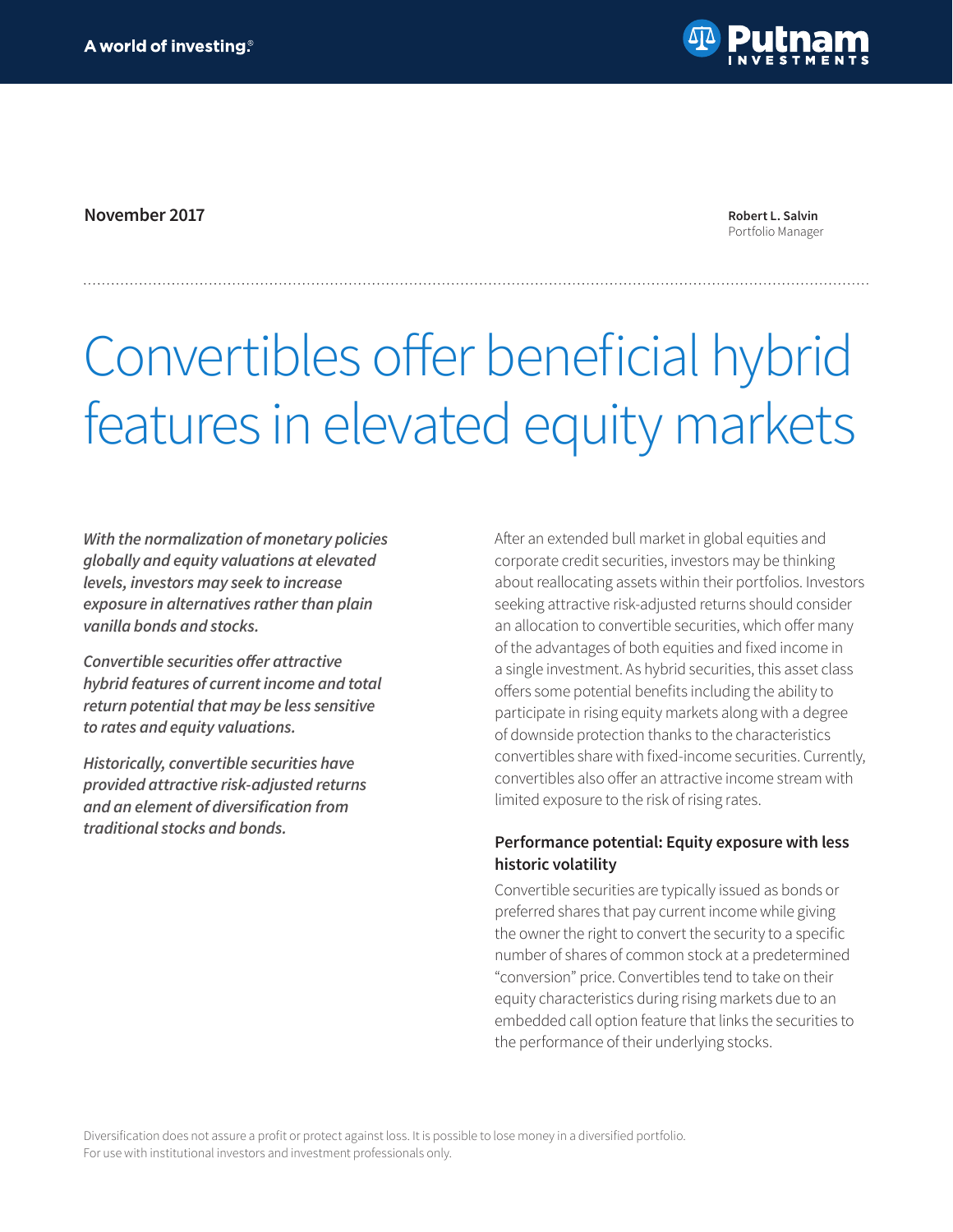When the underlying stock price is higher than the conversion price, the convertible is "in the money" and behaves more like a stock. In this case, the convertible has a higher delta, or greater price sensitivity to changes in the underlying stock. When the underlying stock price falls below the conversion price, the convertible is "out of the money" and has a lower delta. In this scenario, the convertible behaves more like a bond and is therefore less equity sensitive.

Over time, convertible securities have generally provided asymmetric returns — capturing more of the upside potential when stock markets rallied and experiencing less downside price deterioration than stocks when equity markets declined. Furthermore, convertibles have offered returns more in line with large-cap stocks, on average, in rising equity markets while generally helping to protect principal when equity markets were falling.

From December 31, 1994, through December 31, 2016, the annual average upside capture rate for convertibles was 74%. Conversely, the average downside capture rate for the same time frame was 44%. Convertibles generally moved lower during market declines, but at a slower rate than stocks because the coupon and the issuers' obligation to repay the investors at par upon the bonds' maturities helped support the convertibles' valuations.\* The bottom line? By losing less ground in declining equity markets and capturing a significant portion of their upside performance over time, convertibles may continue to offer investors a superior risk-adjusted return alternative to directly owning stocks.

Sources: Putnam, BofA Merrill Lynch, as of 12/31/16. Data based on 1 BofA Merrill Lynch U.S. Convertibles Index. Upside capture rate is the percentage that convertibles increased in value relative to their underlying stock price increases in up years. Downside capture rate is the percentage that convertibles decreased in value relative to their underlying stock price decreases in down years. Past performance is not a guarantee of future results.

# An attractive diversification opportunity for more conservative investors, convertibles have often outperformed fixed-income assets

| URN<br>늡<br>$\simeq$<br>57<br>I<br>Ξ<br>Ε          | 2006                     | 2007                    | 2008                         | 2009                       | 2010                     | 2011                       | 2012                      | 2013                         | 2014                    | 2015                         | 2016                      | 2017 YTD                  |
|----------------------------------------------------|--------------------------|-------------------------|------------------------------|----------------------------|--------------------------|----------------------------|---------------------------|------------------------------|-------------------------|------------------------------|---------------------------|---------------------------|
|                                                    | <b>GLEQ</b><br>$20.07\%$ | <b>GLAGG</b><br>9.48%   | <b>US Govt</b><br>12.39%     | <b>GLHY</b><br>60.91%      | <b>US Conv</b><br>16.77% | <b>US Govt</b><br>9.02%    | <b>GLHY</b><br>18.29%     | <b>GLEO</b><br>26.68%        | <b>US Conv</b><br>9.44% | <b>GL Conv</b><br>3.83%      | <b>GLHY</b><br>15.69%     | <b>GLEO</b><br>13.47%     |
|                                                    | <b>GL Conv</b><br>15.42% | GL EQ<br>9.04%          | <b>GLAGG</b><br>4.79%        | <b>US Conv</b><br>49.13%   | <b>GLHY</b><br>15.26%    | US <sub>IG</sub><br>8.15%  | <b>EM Bond</b><br>17.44%  | <b>US Conv</b><br>24.92%     | <b>USIG</b><br>7.46%    | <b>EM Bond</b><br>1.18%      | <b>US Conv</b><br>10.43%  | <b>US Conv</b><br>10.47%  |
|                                                    | US Conv<br>12.83%        | <b>US Govt</b><br>8.66% | US <sub>IG</sub><br>$-4.94%$ | <b>EM Bond</b><br>29.82%   | <b>EM Bond</b><br>12.24% | <b>EM Bond</b><br>7.35%    | GL EQ<br>15.83%           | <b>GL Conv</b><br>13.03%     | <b>EM Bond</b><br>7.43% | <b>US Govt</b><br>0.86%      | <b>EM Bond</b><br>10.15%  | <b>EM Bond</b><br>8.98%   |
|                                                    | <b>GLHY</b><br>10.80%    | <b>GL Conv</b><br>8.59% | <b>EM Bond</b><br>$-12.03%$  | <b>GLEO</b><br>29.99%      | <b>GLEO</b><br>11.76%    | <b>GLAGG</b><br>5.64%      | <b>GL Conv</b><br>11.26%  | <b>GLHY</b><br>7.27%         | <b>GLEO</b><br>4.94%    | US <sub>IG</sub><br>$-0.68%$ | <b>GLEO</b><br>7.51%      | <b>GLAGG</b><br>7.22%     |
| $\mathbb{R}^{\mathbb{N}}$<br>RETUI<br><b>OWEST</b> | <b>EM Bond</b><br>9.86%  | <b>EM Bond</b><br>6.16% | <b>GLHY</b><br>$-26.63%$     | <b>GL Conv</b><br>23.91%   | <b>GL Conv</b><br>9.38%  | <b>GLHY</b><br>$-3.16%$    | <b>US Conv</b><br>14.96%  | US <sub>IG</sub><br>$-1.53%$ | <b>US Govt</b><br>4.92% | <b>GLEO</b><br>$-0.87%$      | US <sub>IG</sub><br>6.11% | <b>GLHY</b><br>6.28%      |
|                                                    | <b>GLAGG</b><br>6.64%    | US IG<br>4.56%          | <b>GL Conv</b><br>$-27.61%$  | <b>USIG</b><br>18.68%      | US IG<br>$9.00\%$        | <b>GL Conv</b><br>$-4.58%$ | US <sub>IG</sub><br>9.82% | <b>US Govt</b><br>$-2.60%$   | <b>GL Conv</b><br>4.73% | <b>US Conv</b><br>$-2.99%$   | <b>GLAGG</b><br>2.09%     | US <sub>IG</sub><br>5.37% |
|                                                    | US IG<br>4.30%           | <b>US Conv</b><br>4.53% | <b>US Conv</b><br>$-35.73%$  | <b>GLAGG</b><br>6.93%      | <b>GLAGG</b><br>5.54%    | <b>US Conv</b><br>-5.18%   | <b>GLAGG</b><br>4.32%     | <b>GLAGG</b><br>$-2.60%$     | <b>GLHY</b><br>$3.00\%$ | <b>GLHY</b><br>$-3.07%$      | <b>GL Conv</b><br>1.59%   | <b>GL Conv</b><br>4.93%   |
|                                                    | <b>US Govt</b><br>3.48%  | <b>GLHY</b><br>2.09%    | <b>GLEO</b><br>$-40.71%$     | <b>US Govt</b><br>$-2.20%$ | <b>US Govt</b><br>5.52%  | GL EQ<br>$-5.54%$          | <b>US Govt</b><br>2.02%   | <b>EM Bond</b><br>$-5.25%$   | <b>GLAGG</b><br>0.59%   | <b>GLAGG</b><br>$-3.15%$     | <b>US Govt</b><br>1.05%   | <b>US Govt</b><br>3.12%   |

- **U.S. converts (US Conv)** are represented by the BofA Merrill Lynch U.S. Convertibles Index
- **Global converts (GL Conv)** are represented by the Thomson Reuters Global Focus Convertibles Index — hedged in USD
- **Global equities (GL EQ)** are represented by the MSCI World
- **Emerging market bond (EM Bond)** are represented by the JPM EMBI Global Diversified
- **Global aggregate (GL AGG)** are represented by the Bloomberg Barlcays Global Aggregate Bond Index
- **Global high yield (GL HY)** are represented by the BofA Merrill Lynch Global High Yield IG Country Constrained Index
- **U.S. IG bonds (US IG)** are represented by the Bloomberg Barclays U.S. Corporate Investment Grade Index
- **U.S. goverment bonds (US Govt)** are represented by the Bloomberg Barclays U.S. Government Index

Data as of 8/31/17.

**Diversification does not assure a profit or protect against loss.** It is possible to lose money in a diversified portfolio. Past performance is not a guarantee of future results. Indexes are unmanaged and do not incur expenses. You cannot invest directly in an index.

For use with institutional investors and investment professionals only.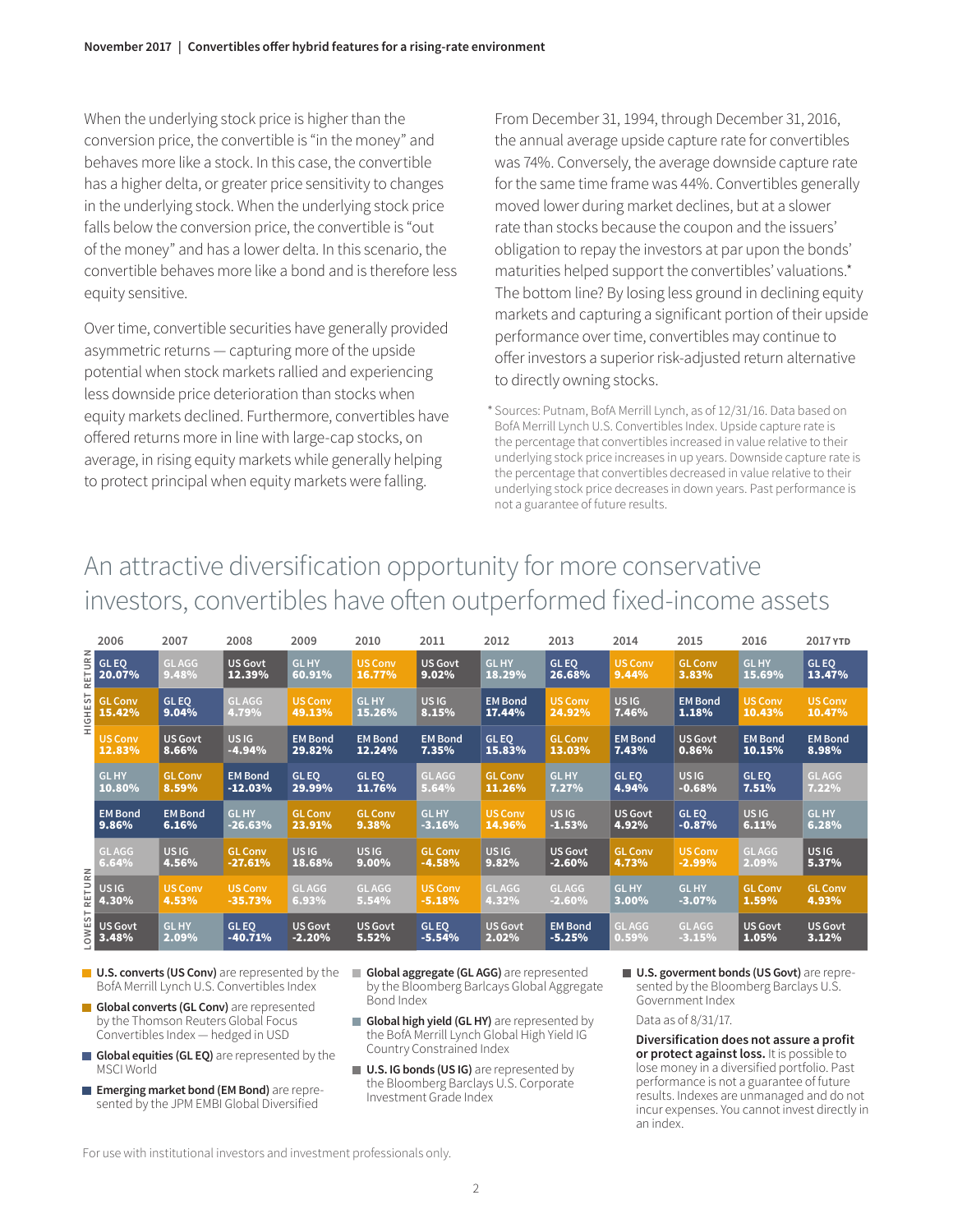#### **Defensive potential: Low sensitivity to interest rates**

A common misperception about convertibles is that their return performance depends more on interest rates than on other factors. However, data suggest that over time, convertibles are driven more by the strength and weakness of the equity markets and corporate credit spreads than by rates. In fact, convertibles historically have performed well amid rising interest rates because of their sensitivity to underlying equities. In looking at the most recent rising-rate environments — 1988, 1994, 1999–2000, 2004–2006, and the current period since December 2016 higher rates, economic expansion, and equity market strength led to solid performance for the asset class.

### *A common misperception about convertibles is that their return performance depends more on interest rates than on other factors.*

Since convertibles have low duration, or interest-rate sensitivity, they do not perform like traditional fixedincome securities such as corporate bonds, which are closely correlated to U.S. Treasuries and generally fall during periods of rising interest rates. Convertibles have approximately one third the duration of longer-maturity investment-grade bonds as well as roughly half the duration of high-yield bonds — providing more support to the asset class during periods of rising rates.

#### **Income with lower risk than equities**

For investors seeking income in today's relatively lowinterest-rate environment, the yield offered by convertible securities is noteworthy versus equities and some fixedincome alternatives. Also, amid current concerns about extended valuations in the equity markets, convertibles' yield advantage gives them a source of returns independent of price appreciation, and, thus, a lower risk profile than owning equities directly. Furthermore, unlike equity dividends, the convertible coupon (or dividend) is contractually guaranteed, providing investors with a more secure income stream. On August 31, 2017, the BofA Merrill Lynch U.S. Convertibles Index offered a 3.01% yield that was roughly the equivalent of that of the Bloomberg Barclays U.S. Corporate Bond Index (3.07%) and greater than that of the S&P 500 Index (2.00%).

### **Best of both worlds**

Convertibles offer investors a unique opportunity to capitalize on the structural advantages of both equities and fixed income. On one hand, convertibles can benefit from both the attractive current income and downside protection offered by fixed-income characteristics, a benefit that eludes investors in common stock. At the same time, convertibles can profit from the potential price appreciation of the issuer's common stock, a benefit that eludes investors in corporate bonds. The ability to appreciate more in price than they can fall makes convertibles rare among fixed-income investments, while they also offer a lower correlation to both U.S. Treasuries and investment-grade corporate bonds.

Ultimately, in diversified investment portfolios, the inclusion of convertibles aims to improve risk-adjusted returns. As a result, institutional investors seeking lower portfolio volatility can potentially benefit from allocations to the asset class in their investment programs.